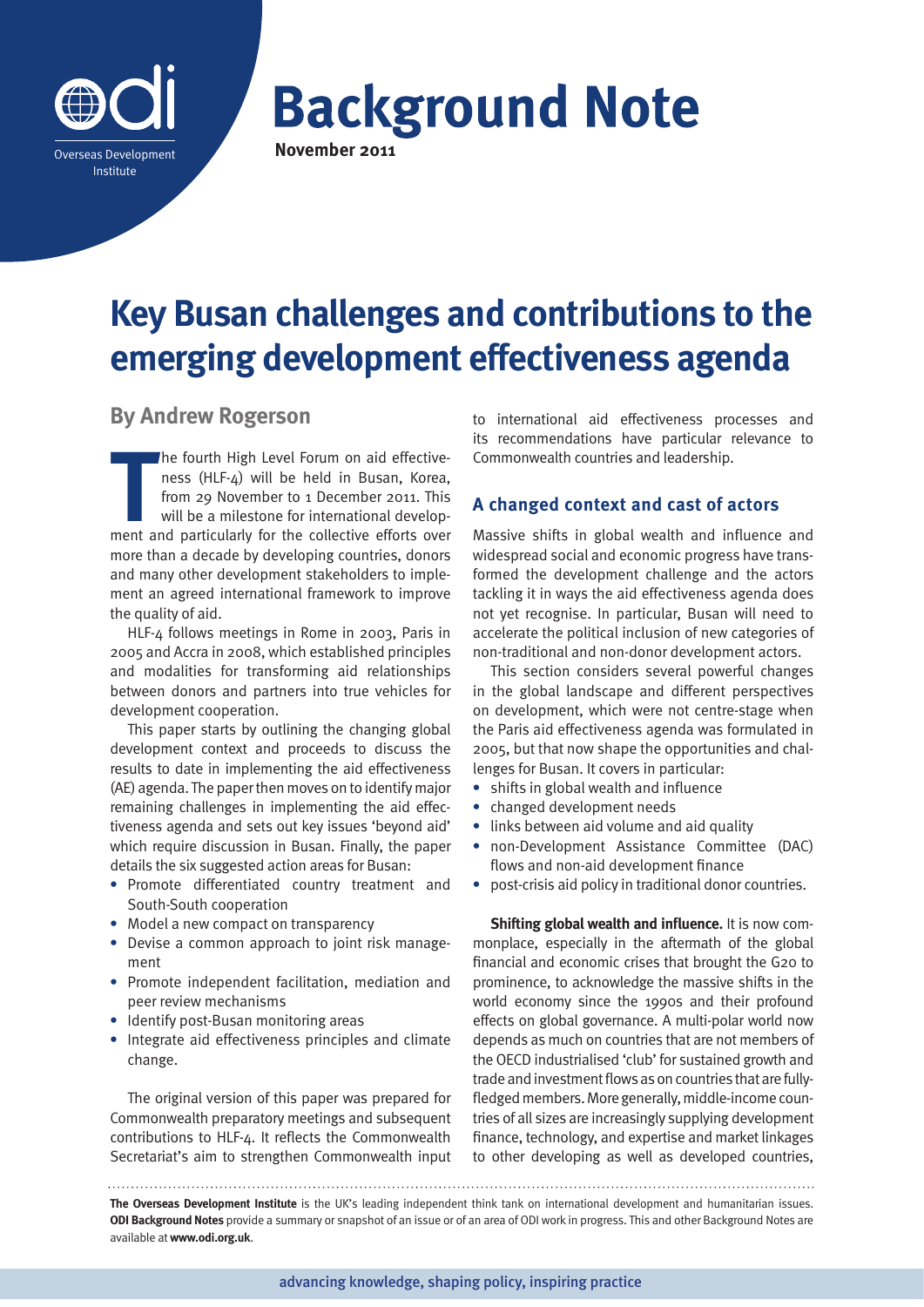in mutually beneficial networks. In this environment, North-South perspectives become less relevant and South-South ones more complex. The Commonwealth is no stranger to this evolving landscape.

These phenomena were, however, largely absent from the development discourse at the time of the 2005 HLF-2 in Paris, where the BRICS (Brazil, Russia, India, China and South Africa) played no distinct role. These factors were still under-rated, as recently as the summer of 2008, and HLF-3 in Accra. That event attracted a broader group of participants than HLF-2 in Paris, but failed to actively integrate the experience and views of non-traditional development actors. The Busan meeting will clearly need to take this inclusion process further.

**A changed global poverty map.** The 1990s and 2000s saw sustained rapid growth and poverty reduction in large emerging economies and across much of the developing world including Africa, though the absolute numbers pulled out of poverty in Asia dwarf the rest. The number of low-income countries, measured against an arbitrary threshold of about \$1,000 per capita in constant terms, has also fallen by one third in the last decade, from about 60 to 40.

This steady process of graduation, despite some reversals through conflict, means that three quarters of the world's absolute poor now live in middleincome countries (Sumner, 2010), compared to less than 6% in 1990. This means that the development challenge, as well as the tools and actors to tackle it, have altered comprehensively since Paris.

**Old aid concepts are obsolete.** Linear processes have become less likely, whereby countries such as Korea move in stages from low-income, aid-dependent status; to middle-income; to no longer needing significant aid; to high-income and OECD membership; and finally a major international donor. Today's emerging economies, including some G20 members, have relatively high poverty headcounts and low average income levels by OECD standards, but are already pursuing their own outbound development cooperation efforts. Unlike countries such as Korea, many have a continuing structural need for official capital in-flows. For them the lexicon of 'aid-giving' versus 'aid-receiving' country is increasingly irrelevant, as they can be both at the same time.

**Aid volume: a glass half full.** It was clear in Paris and Accra that improving the quality of aid is no substitute for the fulfilment of aid volume pledges, especially those made in 2005 at landmark G8, European Union and United Nations summits. These had a 2010 collective horizon (many set additional targets to 2015), and were framed mostly as percentages of national income. They concerned official development assistance (ODA), an accounting standard for aid from public sources intended for development purposes and delivered on grant or soft loan terms. Between 2005 and 2010, ODA increased at an unprecedented rate, by some \$27 billion a year in real terms. But this was

40% below the overall pledge, with Italy, Germany and France accounting for most of the gap. Aid to Africa accelerated, but fell short of a further regional goal.

The *good* news is that most DAC members met their 2010 commitments, in the teeth of the global crisis. Many have also met, or are  $-$  like the UK  $-$  on track to meet the 0.7% ODA/gross national income United Nations goal. The *bad* news is that several countries are still treading water or even cutting back on aid budgets, citing fiscal pressures and an increasingly aid-sceptic public. Continued aid growth cannot safely be assumed. The DAC survey of aid spending intentions through 2013 (DAC, 2011), shows overall country assistance prospects as flat (2% growth over 2010) and more worrying, falling in two thirds of beneficiary countries, offset by rises for a few large ones.

Busan could emphasise the two-way relationship between aid quantity and quality. Meeting past volume commitments is vital to the credibility of any new global development deal: yet demonstrating greater aid impact is essential to sustain domestic support for those very commitments.

The best guesstimates for ODA-like flows coming from outside the DAC (from emerging government sources and non-government actors such as foundations) are that these amount to some \$30 billion a year, or about one quarter of the current DAC total of \$125 billion (Prada et al., 2010). India alone is estimated to provide \$600 million a year on ODA-like terms (European Commission, 2011). As reporting by non-members is patchy and definitions are not standardised, such aggregates could well be an under-estimate. Non-DAC sources are probably growing much faster than DAC sources right now. However, if this starting point of 1:4 is right, and even if traditional aid stagnates from now on, it would take more than a decade of double-digit growth of new sources to bring them close to parity with DAC sources. So the Paris and Accra principles could remain relevant for many years, even if not adopted by new sources, so long as they retain the active commitment of their original sponsors.

**More choice, more fragmentation: a mixed blessing.** There are dozens, even hundreds, more sources of official as well as private and non-profit development finance today than there were in 2005. This is not just because of new or non-traditional states and private actors entering the scene. The number of multilateral agencies and trust funds, still largely funded by 'traditional' donors, has also increased sharply in the past decade, especially with the introduction of so-called vertical funds to tackle specific global challenges, such as communicable disease or climate change.

This proliferation of development channels and programmes has outpaced the overall growth in aid volume, so aid flows have become more fragmented, both within and across countries. The DAC, for example, finds that half of all reported aid relationships contribute less than 5% of total aid volume disbursed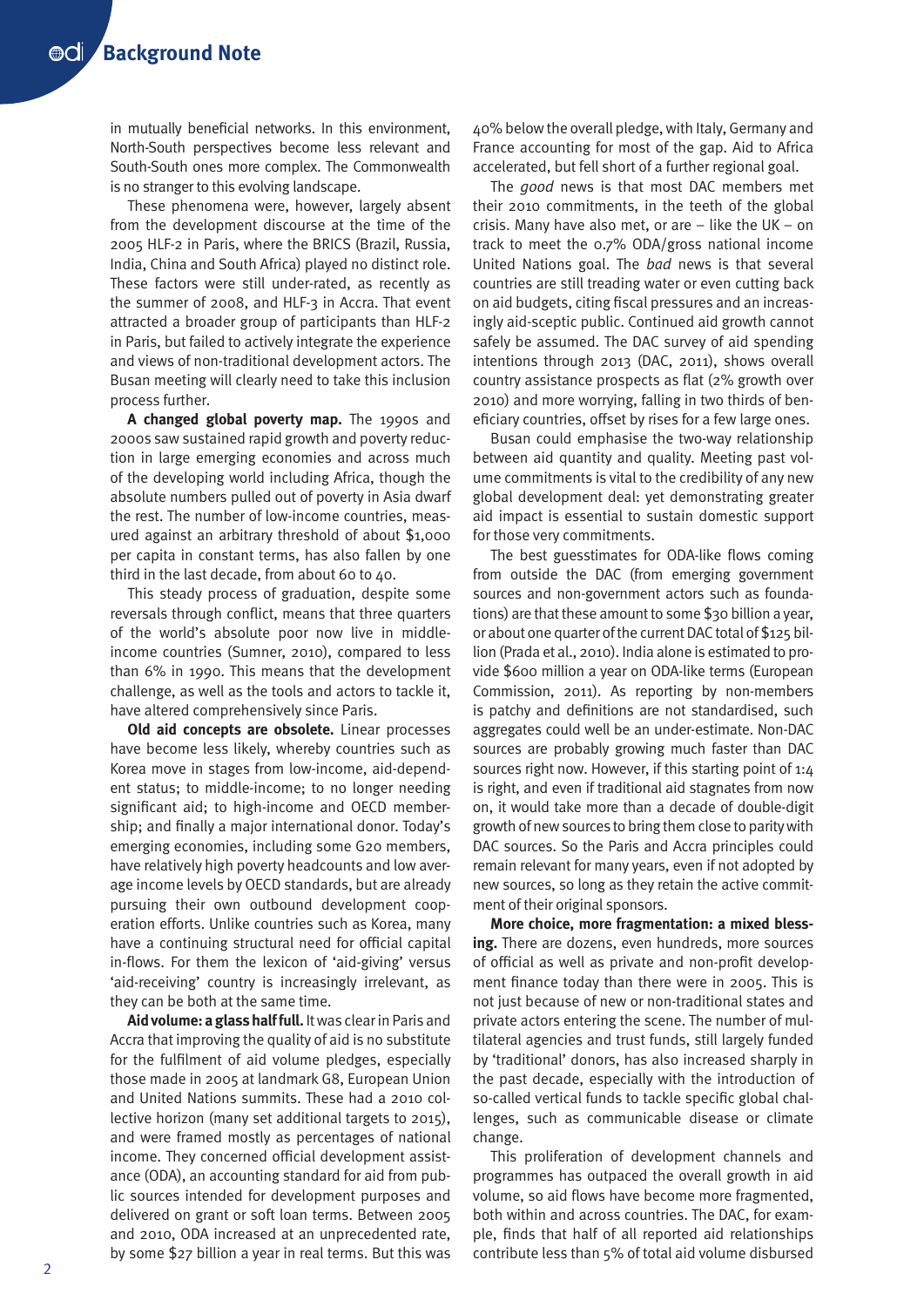at country level (DAC, 2010). The combined management requirements of these multiple channels can put great strain on beneficiary governments and implementing entities, and pile up excessive donor overhead costs – effectively a tax on useful aid. The estimated loss is as high as \$5 billion per year (Killen and Rogerson, 2010).

Clearly, managing aid fragmentation is a challenge. But it also presents opportunities. This dispersion means greater choice of sources, channels and terms, as well as better risk spreading and improved bargaining power, offering offsetting benefits for aid users. Countries do not complain that they have more offers of support than they can handle, though they may object to the extra red tape involved. Well-intentioned but unilateral efforts to consolidate donors' geographical footprints can also aggravate the phenomenon of under-aided countries or 'aid orphans' (Rogerson and Steensen, 2009), on which the Accra Agenda called for a collective response that has yet to materialise.

**Non-aid flows.** Alongside the increased focus on non-DAC sources comes the growing recognition that aid as such – whether measured narrowly as ODA or including other official flows – is only a small part of a much bigger spectrum of development finance. The other key ingredients are, first and foremost, domestic resources, which dwarf aid in all but the most fragile country contexts; foreign direct investment and longterm private loan flows; migrant remittances; and individual and corporate philanthropy, channelled through intermediaries, including NGOs. One major policy issue not yet addressed in the AE agenda is how, specifically, aid can best be deployed to have a catalytic effect on these other flows, especially in middle-income countries (Rogerson, 2011). This relates to the bigger question of how far the Busan agenda should move 'beyond aid' to a broader set of policy coherence concerns.

**Rethinking the case for aid: value for money, fragility, and global public goods.** One legacy of the economic crisis in donor countries, and the growing awareness of a changed global development map, is greater public scrutiny of the results achieved by aid and increasing challenges to its focus and time horizon. This often takes the form of a heightened results and 'value-for-money' culture, which is – on the face of it – consistent with the Paris results management principle. By trying to attribute outcomes more closely to external support, however, this priority can come into tension with the cardinal Paris Declaration principle of country ownership, which receives less emphasis in recent donor statements.

Public opinion  $-$  not just in donor capitals  $-$  also asks increasingly searching questions about the trajectory for aid and the prospects for reduced aid dependence over time, foreshadowing smaller but catalytic development programmes in country contexts that are making rapid progress. In line with the shifts in world poverty discussed above, this discourse also argues for

greater concentration of aid on fragile states and other situations where growth may be stalled or threatened, including by climate change – the situation in most low-income countries. Finally, the case for investment in global public goods, notably measures to respond to climate change, where the underlying motivation differs from, but reinforces, development aid, is stronger than ever. We return to this topic later.

The next section looks at what the aid effectiveness process has achieved against the standards it set itself. We return later to some of these missing pieces and missing actors, as well as key original policy areas where progress needs to be accelerated.

#### **Results of aid effectiveness: real progress, but slow and uneven**

In this section we look, first, at what the core aid effectiveness (AE) compact was intended to achieve, and how, against its key proposition, developing countries kept their side of the bargain better than aid donors. We then look in more detail at what the evidence, especially the Paris Declaration monitoring process, tells us. Finally we look at some of the work in progress since Accra (2008) and discuss a key challenge: the need for the entire AE agenda to recapture political potency and visibility.

**What was the core aim?** The AE framework, particularly the Paris Declaration, has five pillars or principles, intended as mutually reinforcing:

- **•** Country *ownership* (of development strategies)
- **•** Donor *alignment* (to country strategies and their delivery systems)
- **•** *Harmonisation* (of processes and assessments, across donors)
- **•** Management for development *results* (by everyone) and
- **•** *Mutual accountability* (of donors and their partners) for the above.

At their core is a political compact whereby 'if you build it, we will come'. If countries take the lead on establishing priorities and adequate delivery and accountability mechanisms, donors will use these as the basis for their support, and remove or cut back on other requirements. The terminology is stilted, and the model aid relationship this framework describes is idealised and sanitised of real-life political complications on both sides. There have been several subsequent extensions, notably the Accra Agenda's emphasis on greater transparency and predictability.

But the core deal stands, is readily understood, and sets high expectations. In addition, the independent Paris Declaration evaluation report (Wood et al., 2011) finds these commitments, if implemented, are definitely relevant to improving aid quality and impact. Standards of partnership are rising, and developing countries can use them as leverage in their individual negotiations.

The bottom line of the evaluation and progress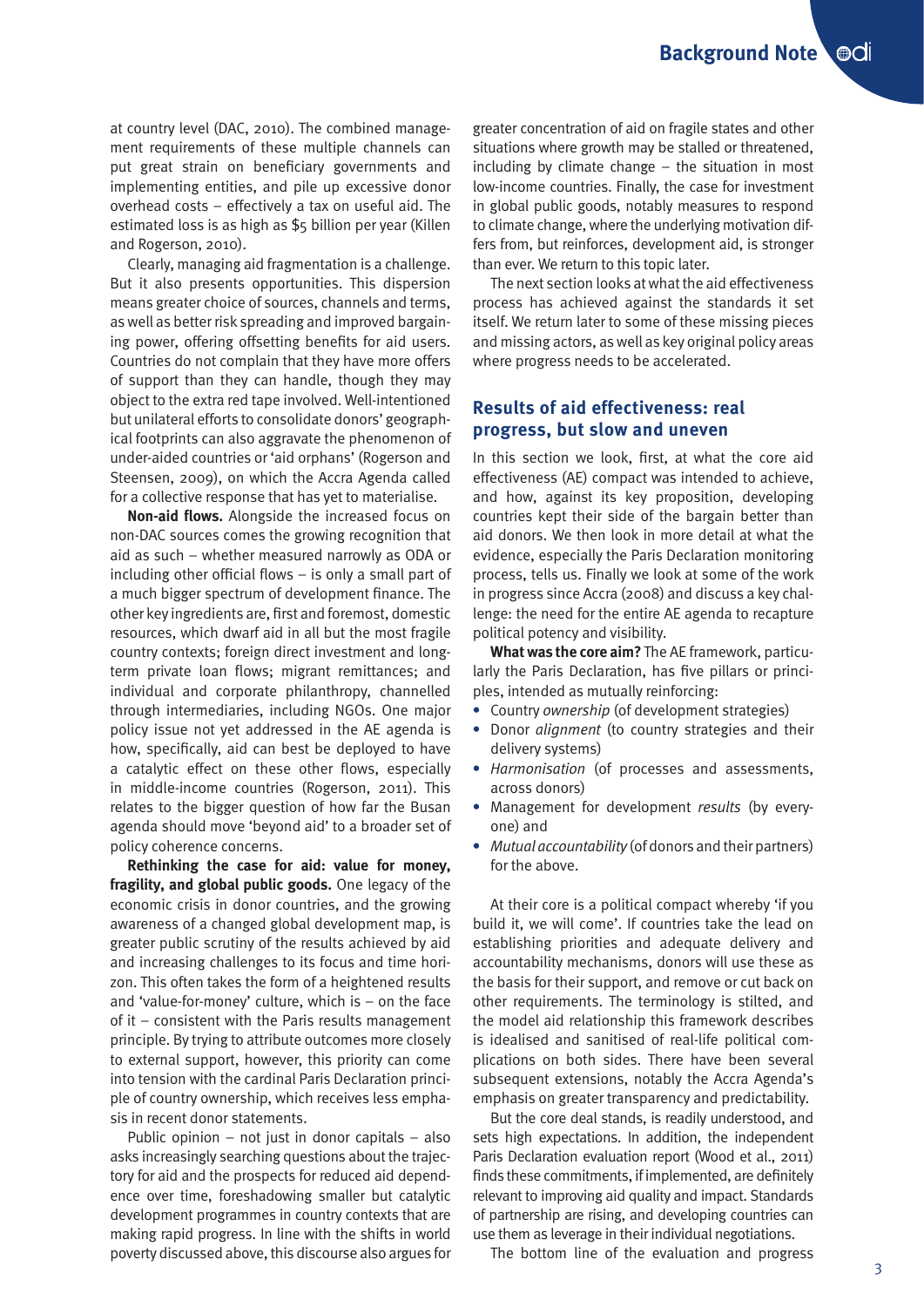reporting to date, against this core compact, is that developing partner countries have delivered on their part of the bargain to a significantly greater extent than donors, within a general trajectory that is too slow and uneven.

**What is the evidence?** A distinctive feature of the AE process is that these five sets of principles and associated behaviours (particularly the first three) were converted to 12 specific progress indicators, for which baselines and target rates of improvement were set in 2005 for 2010. They were then surveyed across a large range of countries on two occasions, the first in 2008 and the last just a few months ago.

This measurement process has proven a doubleedged sword. On the one hand, specific, time-bound and quantified targets certainly focus political accountability – a point we will revisit when looking at what happens post-Busan, as no arrangement to extend this monitoring beyond 2011 is yet agreed. While progress on several indicators has proven disappointing, progress on AE commitments not backed by any monitorable indicator is much harder to pin down and, therefore, less politically visible.

On the other hand, the indicators can be unreliable guides to real progress on AE, for different reasons. One is that they are still too focused on efficiency (on transaction costs of aid processes especially) and not enough on effectiveness (development impact). However, there is virtually no evidence from the country studies of the Paris Declaration evaluation (Wood et al., 2011: 29) that harmonisation of donor processes leads to substantial savings either for them or their country partners, and some evidence to the contrary.

A second reason is that there were understandable short-cuts and proxies used at the outset to frame indicators or assign assessment roles that may not stand up to close scrutiny. For example, the proxy for country ownership (operational development strategies) is rated by the World Bank, based on its required internal review of a government strategy document from a different perspective. These documents are presented periodically by all low-income countries as a formal condition of access to the Bank's concessional funding. A third-party review based on other evidence would be preferable, though harder to organise.

Beyond the indicators, however, an impressive array of other material has been assembled to assess the AE process as a whole, including specific country studies involving extensive interviewing. More than 60 developing countries volunteered for this, implicitly 'voting with their feet', or rather their time, on how important these issues were for them. This bears re-emphasis from the international community: Paris-Accra is not a 'paper tiger' in its intent; if implemented fully in its key respects, it would still make a real difference.

**Paris Declaration.** As the traffic lights of Figure 1 suggest, progress across the core AE agenda has been disappointingly slow (few greens), uneven (amber) and sometimes quite inadequate (reds), by the standards the signatories of the Paris Declaration set themselves voluntarily. Ownership – a developing country responsibility – has progressed furthest, well beyond alignment and harmonisation, where the prime responsibility is with donors. Mutual accountability and managing for results have seen the least progress.



Source: OECD presentation 'Evaluation and Survey Findings' given at the plenary meeting of the Working Party on Aid Effectiveness, July 2011.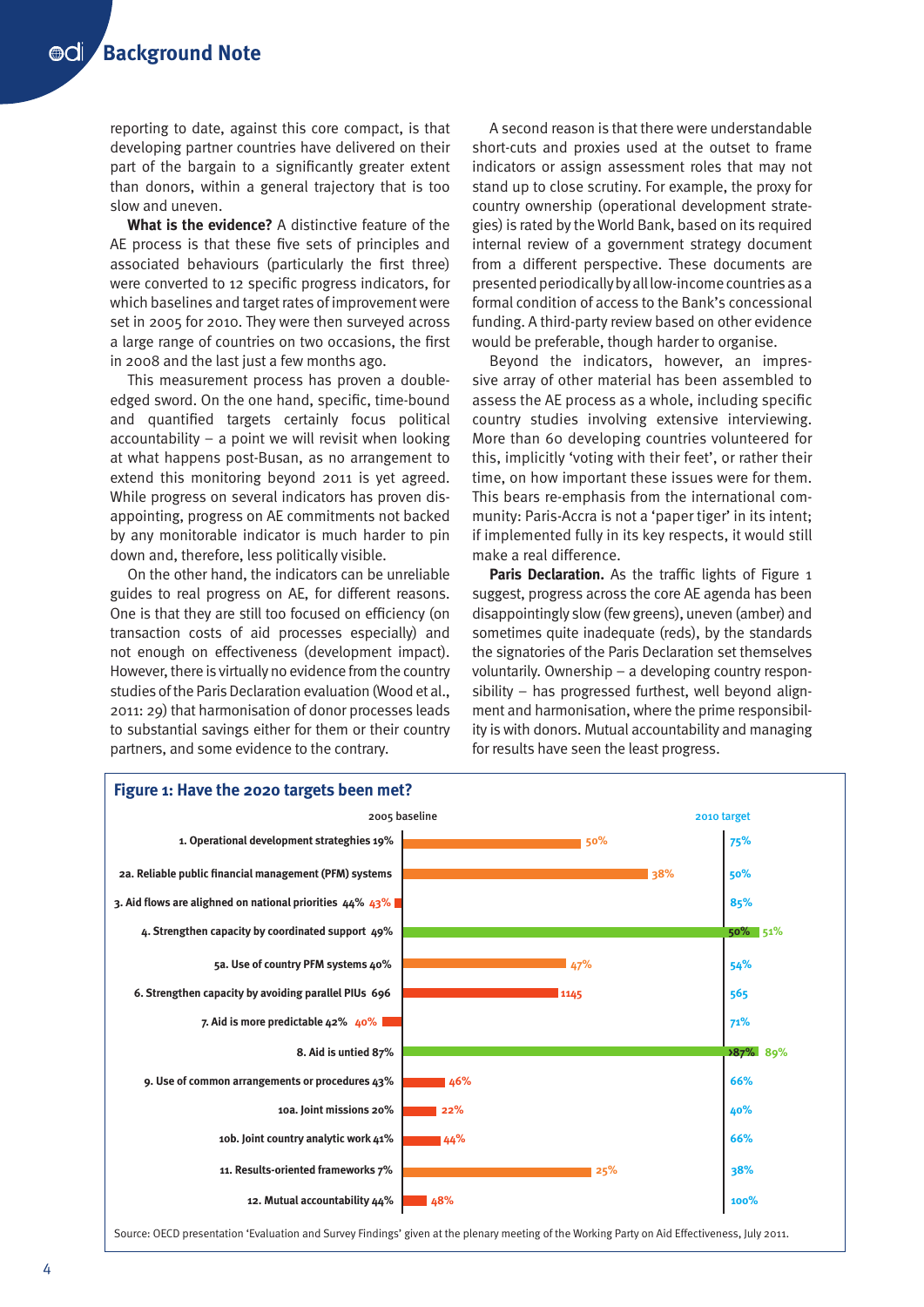This asymmetry between country and donor performance looks paradoxical, in that donor commitments (such as relying on national accounting systems or reducing the number of stand-alone project management units) appear less demanding than those undertaken by developing countries. Moreover, donors were assumed to have greater capacity in aid management, relative to their partner countries, from the outset.

The evaluation associates this lack of donor progress with a lack of underlying institutional change at individual donor level, and insufficient incentives for staff and managers to change fundamental attitudes affecting AE at their end. The most frequently cited example concerns attitudes to risk implied by the increased use of country systems. Donors may want – at some level – to encourage their use, both because they are committed to do this in principle, and because they understand that national capacity will not be transformed unless calculated risks are taken on both sides to demand more of that capacity. But donors' own internal systems and control cultures, reinforced by zero-tolerance public attitudes to aid failures, exert a powerful pull in the opposite direction.

**Accra Agenda for Action and beyond.** Although more recent, and not benchmarked, monitored or evaluated as systematically as Paris, progress on the additional commitments made at Accra in 2008 tells a similar story. The central planks of Accra are greater transparency and predictability of aid and improved donor division of labour. The aid transparency agenda has attracted most attention, mainly through the concurrent International Aid Transparency Initiative (IATI), benefitting from the endorsement of a growing sub-group of development actors and their recent landmark agreement on a common data standard. There are big potential gains to be reaped from this ambitious vision, if adopted widely and consistently enough, as discussed in the next section.

Little progress has been made on predictability, in particular on the commitment 'beginning now' (i.e. in 2008) for donors to share their non-binding aid plans with partner countries several years ahead. The data are collected regularly and could be shared easily in real time, but some donors still feel uncomfortable releasing them.

There have been some significant improvements on division of labour at country level in the reduction of the dispersion of aid efforts across sectors. However fragmentation of aid across countries, as pointed out earlier, is actually worse now than in 2005. The related problem of under-aided countries, which is a collective allocation issue across the aid community referenced in the Accra Agenda, has yet to be tackled. These are essentially political issues, as the technical tools to measure these problems and track solutions have been developed and discussed in detail since 2008.

**Less technical detail, more political clarity.** A plausible cross-cutting criticism of the entire aid effectiveness industry of the past decade is that it has become more bureaucratised, more jargon-laden, and less politically inspiring than it should be, even though it covers only part of the development challenge. AE efforts are also now dispersed over too many areas of potential progress, of unequal value. Some of these, like harmonisation, are at best a means to an intermediate end like reducing costs, not fundamental development challenges that if tackled immediately would improve peoples' lives.

So the international community needs to prioritise its efforts even within, as well as beyond, the bounds of aid effectiveness. AE efforts also need to be tailored to very different country contexts, especially fragile states, where attempts to replicate an overly mechanical agenda may absorb too much already scarce attention. The Busan outcome statement will, therefore, need to tread a fine line between greater simplicity and immediacy, yet have sufficient relevance to a wide range of stakeholders and contexts.

The next section examines remaining challenges and new issues that need to be addressed in Busan.

#### **Remaining challenges and new issues**

To build consensus and policy action on aid effectiveness issues, development partners from both sides should address the following six questions at Busan.

- **•** How not whether to include non-DAC actors and non-aid flows, and promote differentiated country treatment and South-South cooperation?
- **•** How to accelerate adoption of a new standard on transparency?
- **•** How to bridge the mutual accountability gap and devise a common approach to joint risk management?
- **•** How to reform the multilateral 'architecture' to promote independent facilitation, mediation and peer review?
- **•** How far to go 'beyond finance' to broader policy coherence?
- **•** Who is responsible for all of this after Busan?

**Inclusion of non-DAC actors and non-aid development flows.** There is no perfect recipe for co-opting newer sources of development cooperation into an aid effectiveness agenda they did not actively help to frame, and which does not integrate their perspective. Part of their unease is the result not of the substance of the effectiveness agenda but rather the OECD label, associated with a historically exclusive group under whose loose mandate is now being developed by a much wider group of stakeholders. Conversely, there are risks in re-formulating existing Paris-Accra commitments in ways that might dilute them for their original signatories, under the guise of making them more acceptable to a wider group.

Similarly, there is an obvious need to link aid (narrowly defined as ODA or including other official flows) to the bigger spectrum of development finance,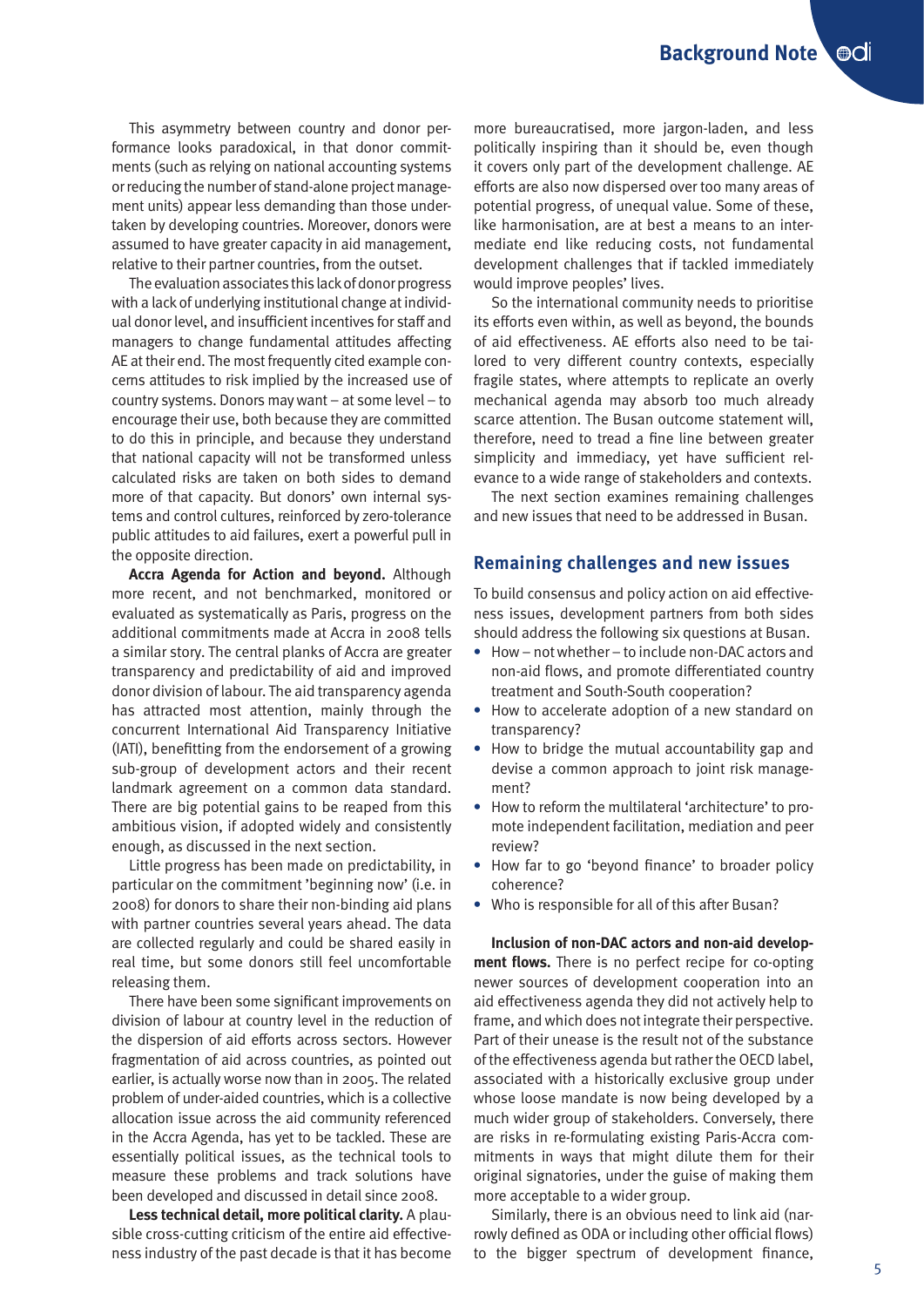including from private foreign sources as well as domestic financing, and their associated processes and institutions. And yet, there is a parallel risk of drowning an already complex discussion focused on a few aspects of development cooperation in a sea of other policy challenges, from trade to migration to foreign investment and beyond. As a minimum, there should be an obligation for Busan to show how aid complements these other flows.

In terms of who subscribes to what, the leading, but by no means agreed, option is arguably a 'common but differentiated' framework, i.e. a tiered arrangement whereby all parties sign up to a single core set of principles, then subsets of participants also make (or re-state) specific undertakings appropriate to their situation. The common set of principles could cover all development finance, and would be at fairly high level, enshrining principles like transparency, complementarity, mutual learning, public accountability and adherence to human rights (Glennie and Rogerson, 2011). These terms would all need subsequent elaboration, but would become a crucial common reference after Busan.

**Transparency: one minimum standard, but whose?**  There is considerable momentum behind IATI especially in civil society. Recent advances in information technology have enabled real-time consolidation of multiple data sources, obviating the need for large central databases. This approach depends on a common data standard for consistency, and one exists for aid, developed recently by IATI. A few donors, including the UK Department for International Development, are already web-publishing their data to this standard, and others are committed to do so. The US, not a signatory of IATI, has adopted a compatible but parallel transparency approach. In principle, so could many others.

This recent progress on transparency needs to be capitalised through a political procress whereby all actors can adopt compatible but not identical standards. Busan could boost momentum by making universal the commitment to publish relevant data on aid, but also on national budgets and other development finance, in sufficient detail and quality, referencing such a common standard. Politically, care is needed to separate membership of IATI as a multilateral organisation, which is discretionary, with the universal adoption of a technical standard equivalent to the one developed by IATI, which Busan could mandate. The latter approach begs the question of who judges this equivalence if the entity making the commitment is not an IATI member. Nonetheless it provides a useful basis for moving forward. The timeframe for implementing any such commitment would also require flexibility and in some cases, external support to build the capacity to meet the standard.

**Mutual accountability: an additional recourse?** It is no surprise that progress on mutual accountability lags behind other AE areas. There have been local successes with joint assessments and other experiments to promote better dialogue and partnership, but this

is not the norm. Real-life power imbalances between needy clients with few alternatives and rich patrons with many can make two-way accountability difficult to enforce, if at all.

An intermediate approach to ease the logjam on mutual accountability is suggested in the Paris evaluation report, and has been suggested separately by the Commonwealth Secretariat (2011). This involves using third-party facilitation and mediation and could take one of several forms at three levels.

At the country level, for example, these parties could facilitate national accountability workshops, to lobby for and catalyse change in a non-confrontational setting. At the regional level, peer review mechanisms could look across country cases, drawing in more senior players in the relevant agencies. At international level, countries who feel their concerns have not been taken up adequately could use such parties as mediators to, for example, carry messages to the headquarters of the relevant sources and try to seek consensual resolution. This experience could be consolidated in an ombudsman-type function at the regional and/or global level. Obviously, much depends on the skills and credibility of the third-parties selected, and the mandate they are given, which these options merely illustrate.

Also linked to the challenge of mutual accountability are new approaches to **joint risk management** that could overcome donor disincentives to use country systems. If perceptions of risk by donors are at the root of the lack of incentives for them to use country systems, as suggested above, then a more direct approach to recognising and mitigating these risks may be a way forward. As a minimum, the idea is that both sides have a candid discussion on the risk profile of an aid-funded programme, if only to isolate where it is subject to remedies within the parties' span of control (such as improving financial systems) and where not. This requires separating risk that can be managed jointly from unilateral lack of trust, which is not unknown in aid relationships, but absent from the stylised Paris model.

Similar considerations underpin so-called resultsbased financing; especially cash-on-delivery (COD) funding (Birdsall et al., 2010). The idea is that donors take off the table those financing risks borne by the host country but imposed by donor behaviours in conventional aid. At the same time, countries would assume the full implementation risk, redirecting resources freely in whatever way they think will deliver results. This, in turn, would trigger aid payments. This type of contract may not be as good for both sides as a locally negotiated risk management solution, but it provides a powerful clarification of roles and responsibilities.

**Multilateral development architecture: should and can it be fixed?** Another remaining questionmark around Busan is whether there should be some reform of the sprawling architecture of multilateral aid, especially the overlapping mandates and increasingly narrow earmarks of so-called vertical funds, active in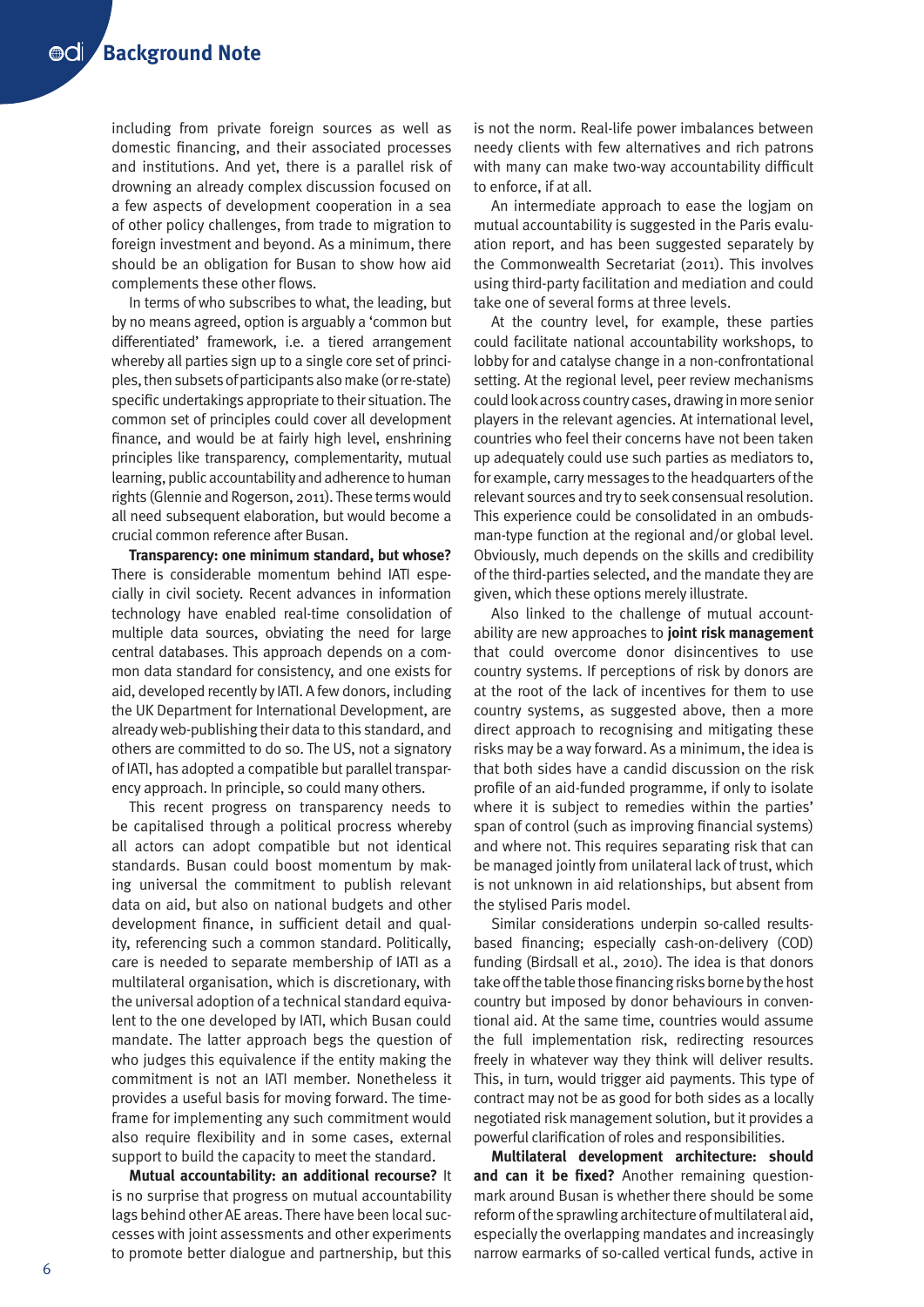health and climate change in particular. The Accra Agenda for Action, for example, urged signatories to think twice before creating any new mechanisms of this type. And yet many more have in fact been created since 2008. This is important to many developing countries as proliferation and fragmentation can put pressure on capacity-constrained developing countries.

If overall aid volume is now assumed to have stopped growing rapidly, such new constructs can only be created or expanded at the expense, in large part, of regular country-based aid programmes. Yet, quite unlike the intent of Paris, these funds operate for the most part without a country presence and few have planned country allocations at all. They make decisions on the basis of periodic cross-country assessments of funding proposals, whose results are often unpredictable. This means that developing countries need to be more closely involved in decisions to create and expand new constructs, conscious of their benefits but also potential costs and risks.

The main open question is whether such a complex process is politically as well as technically manageable (uncertain); and if so by whom; and on what time frame (well beyond Busan?).

Understanding that **climate change funding**, as defined in the Copenhagen Accord for example, follows a different logic from development co-operation does not mean that aid effectiveness lessons are not relevant to that wider context. This is true even if all public international funding of climate change action is genuinely new and additional with respect to development aid, despite the high degree of intrinsic purpose overlap between the two and the lack of obvious alternative fiscal sources to ODA in the short term. Stripped of the 'aid' tag, however, many lessons from the Paris process, on the importance of integration with country priorities and delivery systems in particular, deserve to be taken up in earnest by designers of climate change financing instruments.

**Beyond finance to policy coherence?** This is a specific illustration of a larger issue: how much should Busan expand the agenda well beyond aid (and beyond development finance), to other policy coherence areas within a joined-up approach to development, in particular trade, investment, migration and climate change? What can the design of new funding mechanisms – whose logic is not an aid one – learn from the AE experience? So, for example, regional integration arrangements, such as those of the European Union with the African, Caribbean and Pacific (ACP) groups of countries, often combine expanded trade access and financial aid, meaning that funding flows must be understood in that wider context, not in isolation. The same obviously applies with migrant remittances and the opening up of external labour markets, or encouragement of foreign investment in relation to domestic and international tax policies.

There is, however, a risk that attempts to expand

into all these areas could distract attention from fulfilment of outstanding and specific AE commitments. They could also encroach on policy areas outside the expertise of many of Busan's participants, for which competent discussion fora (G20, UN, etc.) already exist. Clearly a balance needs to be struck.

**Post-Busan monitoring and governance responsibilities.** There is an emerging consensus that the Paris progress monitoring process has been valuable and is appreciated by developing countries, in particular, as a tool to hold parties to account. It is also recognised that it should be streamlined and focused on fewer indicators on the essence of results at country level. One or two new areas – such as fulfilment of transparency pledges – may also need to be included. Responsibilities for collecting information should be devolved to countries themselves, and their local group of external partners, as far as possible. How feasible is this, and what would a minimum set of indicators look like?

A final question surrounds who should take the institutional lead after Busan on a re-invigorated, and hopefully more inclusive, development effectiveness agenda, given that the main default choices today are UN and OECD-based?

The machinery of the Working Party on Aid Effectiveness, hosted in Paris by the DAC but with over 80 members from a wide range of stakeholders, is unwieldy. It has, however, found a balance between effectiveness and inclusion that has kept the AE agenda moving forward gradually, albeit at a relatively low level of political visibility and buy-in.

Has this arrangement now outlived its usefulness in a changed international context? Its obvious, if largely cosmetic, dependence on a 'donor club' sends mixed signals, especially to new development actors. The logic should be that the DAC is just one constituency within a much broader international partnership, not that the latter is in any way a subsidiary of the former (Killen and Rogerson, 2010).

The alternative option for a continuing forum on development effectiveness, into which the processes and support structures of a streamlined Working Party could be spun progressively, is clearly the UN: specifically its Development Cooperation Forum (UN-DCF). This has clear legitimacy and a universal mandate. It lacks resources, which could presumably be found through consolidation with the Working Party, and it would need to capture more interest by decision-makers right across the development community. They may be deterred now partly by the diffuse nature of the UN reporting processes into which the DCF feeds its information, and partly by competition from the OECD/DAC Working Party itself.

The final section highlights six selected areas that have been identified as important and timely in this Background Note, and where Commonwealth and international community input to the Busan process seems particularly relevant and feasible.